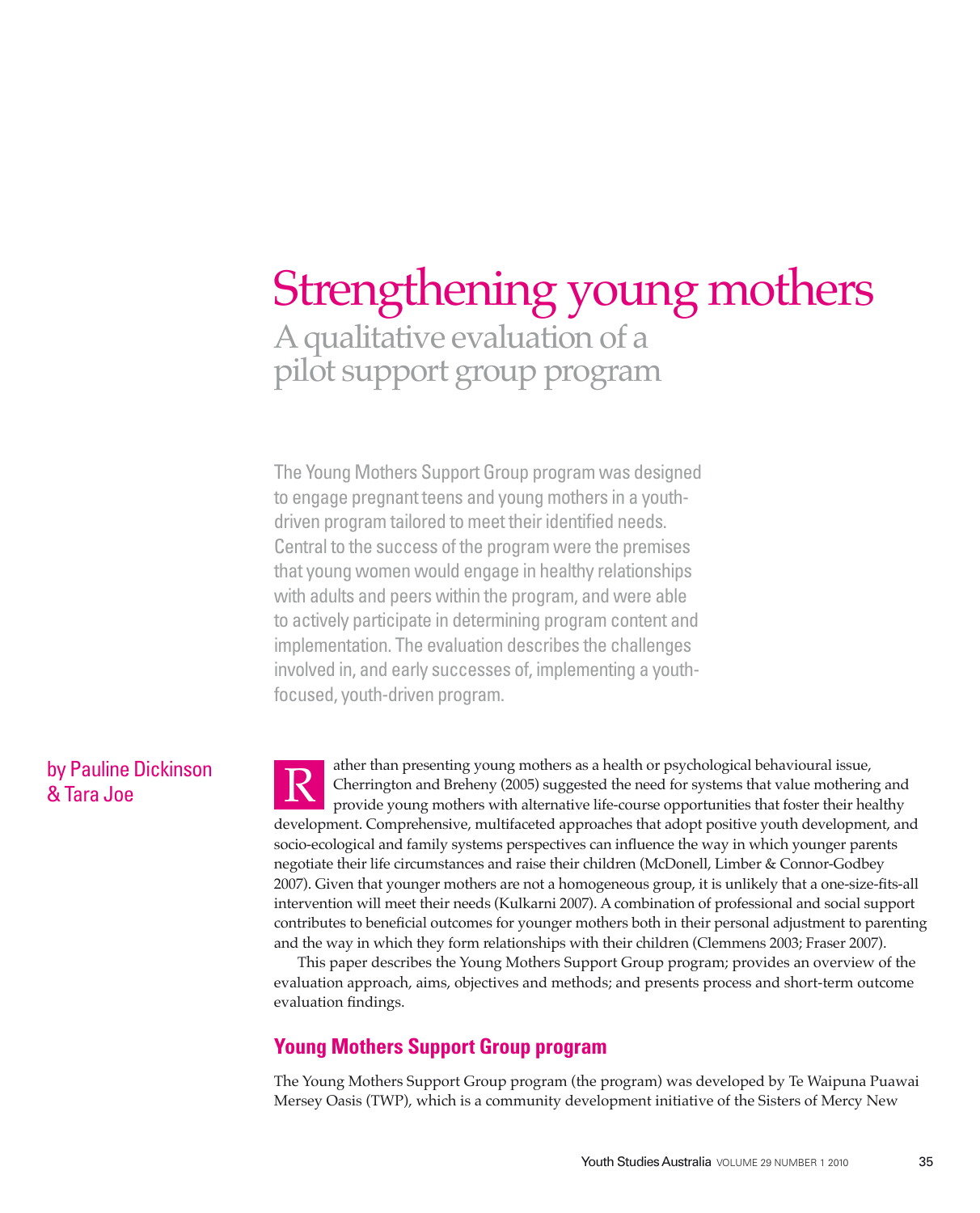Zealand (Te Waipuna Puawai Mercy Oasis 2007). The program began as a pilot, in response to a gap in service delivery to young mothers. TWP focuses on fostering the wellbeing of women, children and the earth within a purpose-built modern facility that allows mothers and their children to learn under one roof, but in different spaces. The program was initially planned to be eight three-hour weekly sessions but was extended to 16 weeks to better meet the needs of young mothers.

#### **Theoretical framework**

The theoretical framework, approach and content of the program were based on aspects of social work practice (Adams, Dominelli & Payne 1998; Payne 1997) and included empowerment theory (Burke & Dalrymple 1998), cognitive behavioural theory (Butler et al. 2006), systems theory (Baldwin 1997), a strengths-based approach (Ministry of Youth Affairs 2002), a feminist/anti-oppressive approach (Dominelli 1998), evidence-based practice, task-centred practice, holistic case work and community development (Payne 1998). These theoretical approaches were incorporated in the content, design and delivery of the program and reflect a strength-building model.

**TABLE 1** Participants' age, ethnicity, child status and relationship status

| Age | <b>Ethnicity</b>  | <b>Child status</b> | <b>Relationship status</b> |
|-----|-------------------|---------------------|----------------------------|
| 18  | Maori/European    | $Baby - 3 months$   | Partner                    |
| 17  | Cook Island/Maori | Pregnant            | Single                     |
| 17  | Nuiean/Maori      | $Baby - 1 month$    | Partner                    |
| 16  | Maori/Pakeha      | Pregnant            | Partner                    |
| 18  | Tongan/Pakeha     | Pregnant            | Partner                    |
| 20  | Maori             | Baby - 8 months     | Single                     |
| 18  | Cook Island/Maori | $B$ aby $-1$ year   | Partner                    |

### **Program description**

Key factors chosen for inclusion in the program were identified in previous research and reports. The factors were health and personal wellbeing; developing independent thought and self value; future vision; and being a mum. While these four themes provided a framework for the program, the content of the program was based

on what the young mothers actually wanted to learn. In the first two sessions, time was allowed for this process of exploration, and young mothers shared their ideas and worked with the facilitator to organise their ideas into themes, which included: meet and great; budgeting; sex and stages; social trip to swimming pool; organisational visits; cooking and nutrition; dream space and pou work<sup>1</sup>; body image; careers; and ages and stages.

The sessions had two components, one was directed by Tara, the program coordinator, and the other was self-directed by the young mothers with support from Tara.

The program aimed to give young mothers a space of their own to learn and grow, as well as providing information, advice, advocacy and support to create resourceful young mothers. The program objectives presented through all sessions were to: encourage self-value; create individualised developmental plans for each young mother; make connections so that young mothers are supported to seek and enter into community organisations that cater for any needs they have in order to achieve their future visions; provide opportunities to develop role models and mentoring support from experienced mothers and child carers; and to meet other young mothers and reduce isolation levels.

### **Physical resources**

The program was held in a supportive environment tailored to the needs of young mothers, and included a space dedicated for group work, a crèche, a creative art making space, and a kitchen. Two vans were used to collect and drop off young mothers and their babies before and after the group.

### **Program participants**

Three pregnant teenagers and four young mothers aged between 16 and 20 participated. Table 1 is a summary of the participants' ages, ethnicities, and child and relationship statuses.

#### **Enrolment of participants**

Program information was distributed through networks in the local community. Pregnant teenagers and young mothers completed a form that invited them to contact Tara to arrange a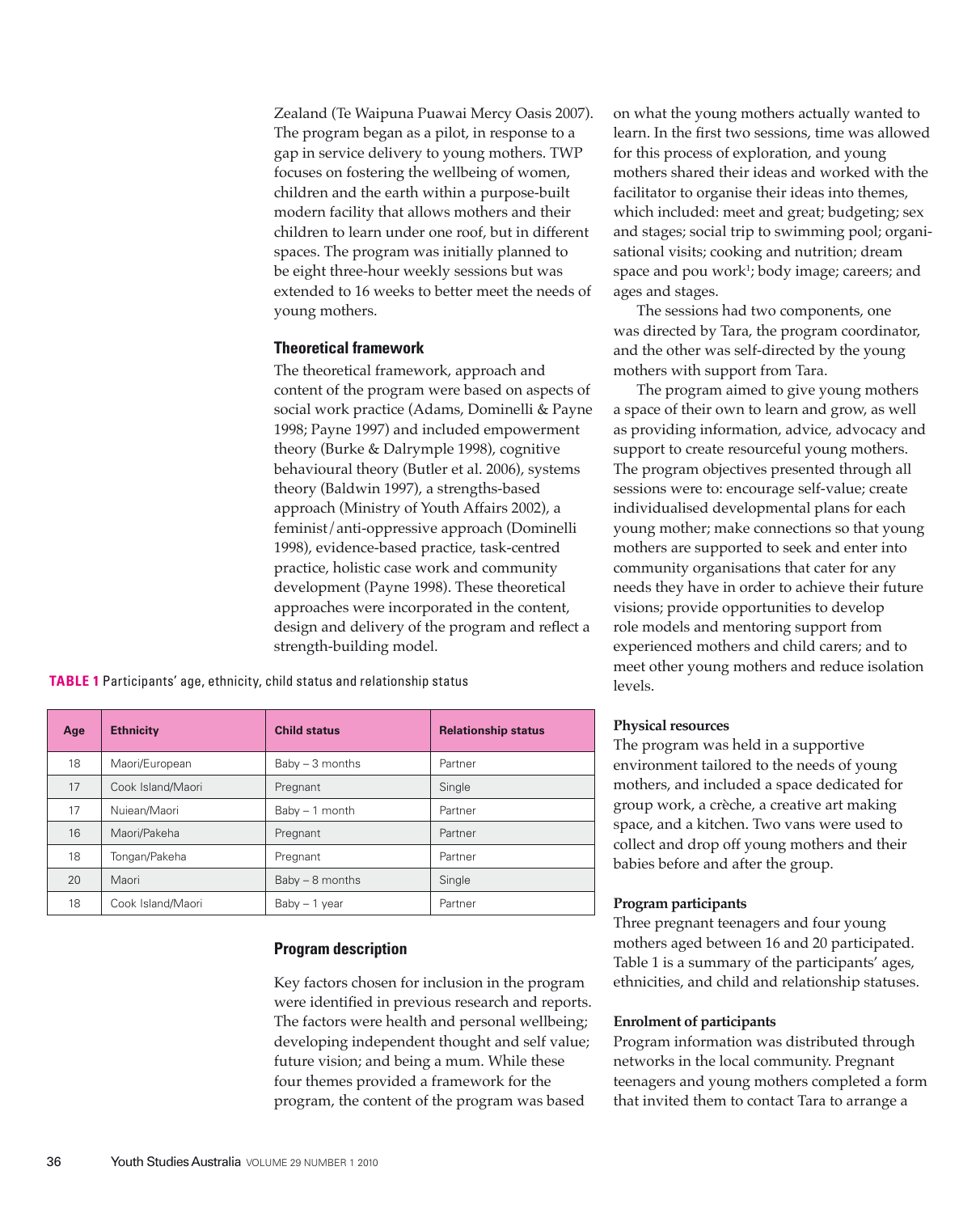

**FIGURE 1** Young Mothers Support Group logic model. Note: After Julian 2005.

time to talk about what would happen in the group program. Alternatively, a mobile phone number was offered to instigate text conversations to arrange a time. An intake interview was conducted with each young woman prior to commencement. This covered basic social needs and their understanding of what they would like to get out of a program. They were asked what it was like for them to be either pregnant or a mother:

*Good, but it's a little crowded at home, but we are looking for a place through Housing New Zealand – a two-bedroom home. There are four adults and four kids living in a two-bedroom home, plus someone sleeping in the lounge. My baby was three months premature, there were complications but now he is home and doing well.* (Mother with baby)

*It's weird, I don't really know what to do, I'm*  scared, but also happy about becoming a mum. (Pregnant teen)

They were also asked what they hoped to achieve from the program. Ideas included how to care for their babies, connecting with others with similar experiences and preparing for the future.

# **Evaluation approach**

The evaluation approach was theory-driven (Davidson 2005) and participatory (Cousins & Whitmore 1998). The logic model (Figure 1) shows how the program works through the flow from research and development activities through to program activities and outcomes (Julian 2005). Program or intervention logic is a way of clarifying and explaining the rationale or thinking behind a program, project or intervention. It sets out the intended effects or outcomes of a program or project (McKegg 2006). An outcome refers to a change in the lives of the people participating in the project and/or changes in the wider environment.

The program logic is presented as a diagram with arrows showing the linkages and relationships between components. The logic model outlines a predicted course of events – if we undertake a particular activity, then we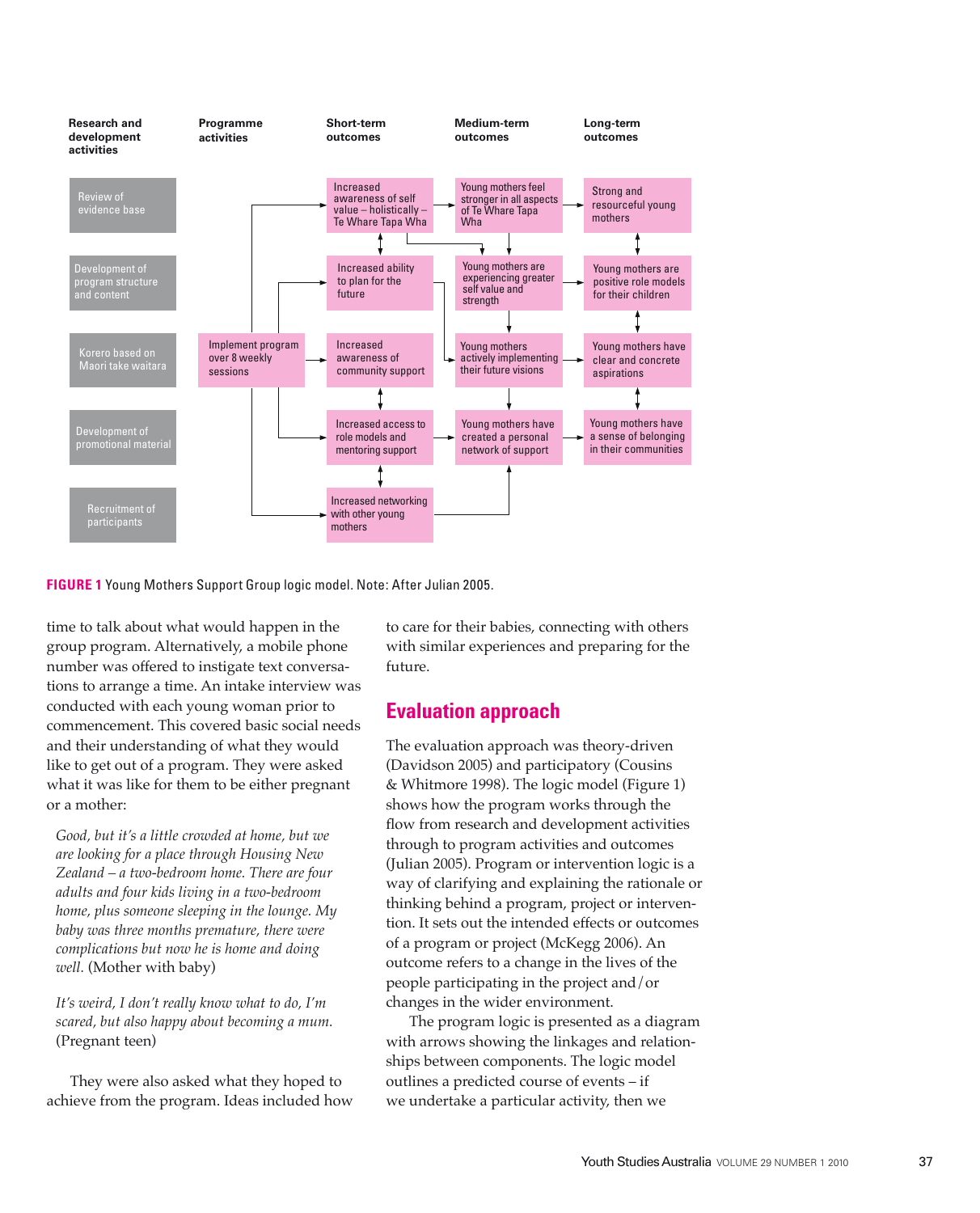expect certain short-term outcomes, and if these are achieved, then certain medium-term outcomes should follow, and so on. The lines and arrows are important because they represent the assumptions and theories of change that underpin the project. For example, if this program has appropriate content and is well-designed and implemented then it is reasonable to expect that young mothers will, in the short-term, increase their awareness of self value, be able to plan for the future, become aware of community support, gain access to role models and mentoring support, and increase their networking with other young mothers.

The boxes in the first column of Figure 1 represent project development activities and are not linked to the other boxes. They indicate the sorts of tasks that need to be undertaken for successful implementation of the program.

# **Aim of evaluation**

The evaluation aimed to assess the quality of components of the Young Mothers Support Group program (process evaluation) and the extent to which short-term outcomes were achieved (outcome evaluation).

# **Methods of evaluation**

# **Program logic**

The logic model was used to focus the evaluation. For example, the process evaluation focused on the quality of the content, design and delivery of the program and the outcome evaluation focused on the short-term outcomes and the extent to which these were achieved.

#### **Evaluation activities**

The process evaluation activities included: reviewing course materials; a brief evidence review of local and international literature; observation of program sessions; feedback sessions with young mothers; and session reflections documented by Tara.

The outcome evaluation activities included follow-up interviews with young mothers three months after program completion to identify any changes that occurred as a result of their participation. The interviews were tape recorded, transcribed and analysed thematically. The thematic analysis involved becoming familiar with the data; generating initial codes; searching for themes; and reviewing, defining and naming themes (Braun & Clarke 2006).

# **Evaluation findings**

# **Program quality and evidence**

In order to assess the extent to which the program was based on available evidence, the evaluation drew on findings from the literature reviewed for this project. The key components of the program were compared against evidence for effective programs. The rubric (see Table 2) indicates the program's quality performance standards.

The theoretical framework, format and content of the program were assessed against evidence for effective programs described in a literature review conducted for the evaluation (Dickinson 2008). This aspect of the program was rated by the evaluator as excellent. An additional contributing factor to excellence was that the program was culturally appropriate and relevant to the New Zealand context. Each young woman was asked to rate the program on the following factors: opportunity to learn and practise new skills based on their needs; the flexibility of the program to their needs; and how engaged and interested they were. All young mothers rated the program as excellent:

*It was an excellent experience, really good to be with other young mums and girls in the same position as me. I learnt how to cook and do budgeting.*

In summary, the program was found to be based on existing evidence for effective programs. The young mothers' rating of the program as excellent in meeting their individual and group needs also supports the quality of the program.

## **Quality of program implementation**

The information below is drawn from Tara's reflections and interview data, participant interviews, a group interview with young mothers and the evaluator's observations. A key assumption of the program is that group work is an effective way of working with young mothers (McDonell, Limber & Connor-Godbey 2007). This assumption is based on the belief that groups provide a social and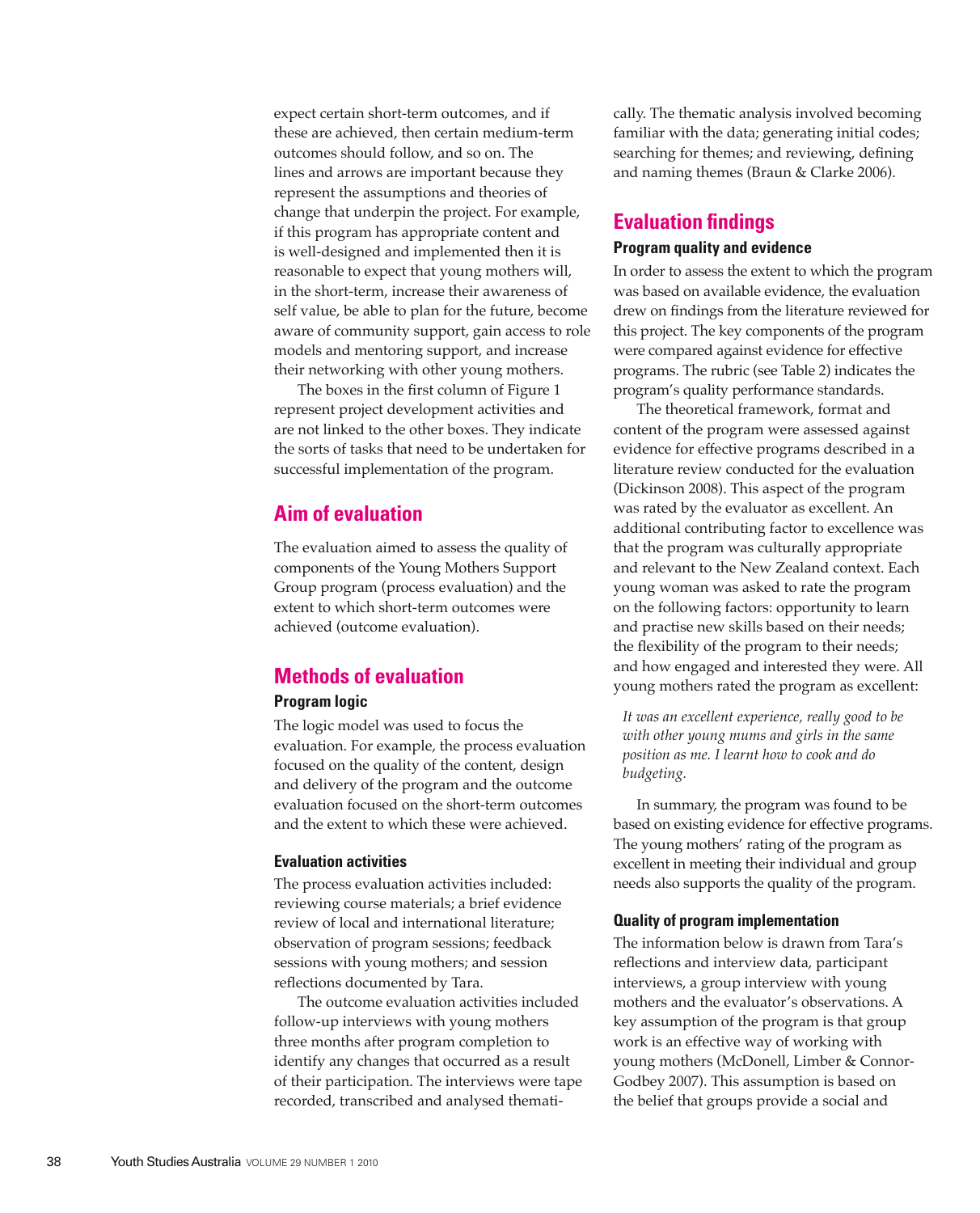learning environment for young mothers appropriate to their developmental needs (Funk 2002). Therefore, process evaluation questions included assessing how well the group was implemented.

# **Program implementation strengths**

Evaluation findings indicate that the program had a number of important strengths including being flexible and needs based, having a youth development focus, involving group work and being characterised by quality facilitation, good organisation and physical resources. These strengths relate to the evidence for effective programs and are also supported by the interview data.

Once the young mothers felt comfortable in the group they appreciated having input into the content of the sessions. They valued the program being flexible and needs based:

*She [Tara] wrote all our ideas up and we decided what we need for the next session.*

*Tara usually asks us what we want to do so we kind of put our ideas together and it's kind of what we want to do, so that was good and she organised it for us.*

Tara also emphasised the need for flexibility in supporting and being involved in the lives of the young mothers, in order to meet their individual needs:

## **TABLE 2** Young Mothers Support Group quality rubric

| <b>Rating</b> | <b>Explanation</b>                                                                                                                                                                                                                                                                                   |  |
|---------------|------------------------------------------------------------------------------------------------------------------------------------------------------------------------------------------------------------------------------------------------------------------------------------------------------|--|
| Excellent     | The theoretical framework, format and content are evidence based. The content provided opportunities<br>to learn and practise new skills based on young mothers' individual and group needs. All young mothers<br>participating found the program engaging, interesting and flexible to their needs. |  |
| Very Good     | The theoretical framework, format and content are mostly evidence based. Most young mothers were able<br>to learn and practise new skills based on their individual and group needs. Most young mothers found the<br>program engaging, interesting and flexible to their needs.                      |  |
| Good          | The theoretical framework, format and content are mostly evidence based. Most young mothers were able to<br>learn and practise new skills although some learning did not meet their specified needs. Most young mothers<br>found the program engaging and interesting.                               |  |
| Poor          | The program shows very little linking to available evidence or most young mothers' individual needs were not<br>met or the content did not enable them to learn and practise new skills based on their individual and group<br>needs.                                                                |  |

*Flexible, needs-based, youth-development focus* The program was flexible to the needs of young mothers. Tara took note of the young mothers' feedback and reflected critically on each session. The following excerpt shows how Tara was able to adapt the program to ensure the involvement of young mothers:

*Overall, I think the session went a lot smoother than the first session … Comments from the youth were that they did like what we covered, but would also like more work. They have chosen to look at budgeting next week so I am intending on giving out a lot of tasks and work for them to look through and complete.*

*The girls are really open about what they do and don't like …We've all been very flexible. At the very beginning I've wanted a once a week program for two hours, you pick the girls up, you drop them off … whereas what I am doing now is quite different to that. I'm very much involved in their life and I'm doing social work with them quite intensely.* 

# **Group work**

Once the group had formed, the young women enjoyed being together and having support and social contact with peers in similar situations. Mid-group discussions and individual interviews post-program indicated the value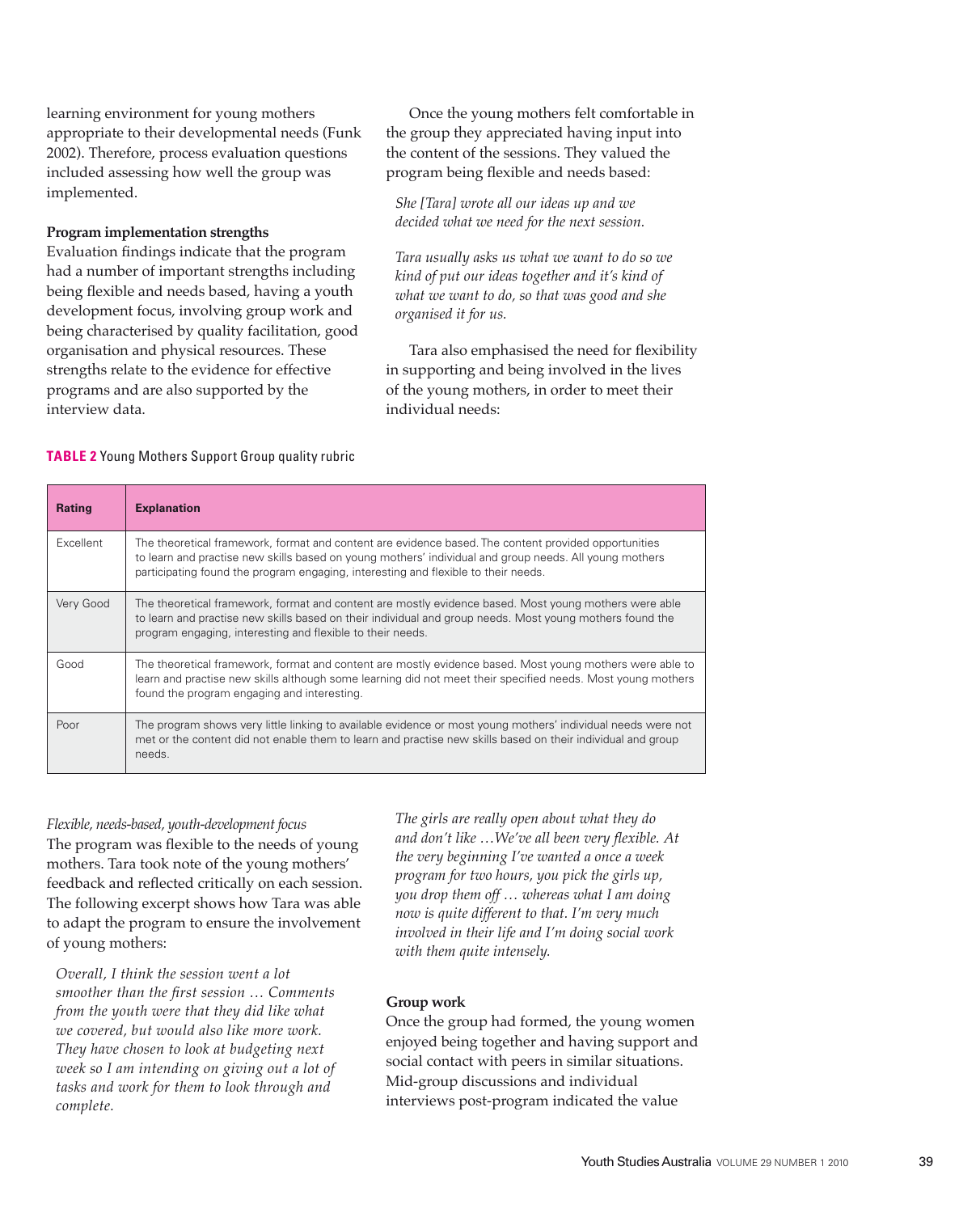that young women placed on being able to participate in the group, which included it being helpful and somewhere relaxing to hang out without pressure:

## *It's somewhere to hang out, it's relaxing and stuff. It is hard-out fun.*

The evaluator was also able to observe the group on two occasions, once after four sessions and again eight sessions later. On the first visit there were four young women present and all were focused on the task of preparing their names for the dream wall.<sup>2</sup> While they were working on this creative activity, they commented that the practical advice on budgeting and family planning was extremely useful:

*In the group we have free services on budgeting advice and family planning, that there is free treatment and we learn about these.* 

On the second visit the evaluator observed the young mothers all working together as a group to prepare lunch. They cooperated with and helped each other and sat down and ate together. This was a positive sign that the group had solidified:

*I loved the cooking session. I learnt about measurements and how to read words in a cookbook properly.*

## **Quality facilitation**

Evaluation findings indicate that Tara's level of skill and personal and professional qualities were critical to the success of the program:

*She's (Tara) cool. She just helps everyone in the group. She's supported us one on one and she's been there for us.* 

Several young women expressed appreciation of the way that Tara worked with them individually as well as in the group:

*She's (Tara) really fun. She makes everything fun. She's helped me through a lot like I went to WINZ3 appointments and stuff like that. She's not just a mothers' group, she comes and helps me out with the baby as well. She's really good.* 

## **Organisation**

Tara spent considerable time planning and preparing for sessions. Tasks ranged from room setup, picking up the young mothers and babies, to visiting the crèche to arrange for some babies to be placed there. In addition to this pre-group organisation, Tara reflected critically on each session. This helped her make decisions regarding subsequent session content:

*In session one I was all flustered about what to cover and what not to cover due to the shyness of the girls. Any open questions were left unanswered, with the young mothers passing blank stares between them, and any closed questions were met with a nod or shake of the head … I felt absolutely shattered … I don't know what else I could have done better to prepare before the session to better equip myself. I realised that I need to pull back and give them boundaries and ideas of what they could want and how we can get there together.* 

Tara's decision to provide more directed activities was reflected in feedback from the young mothers who preferred a combination of directed and self-directed activities and enjoyed tasks being set for them to achieve:

*Well today was more progress, more talking, more doing work. The art time was pretty cool and I thought we had more options to do and more things to think about and that was pretty cool.* 

# **Challenges**

Challenges related to early sessions while the group was being formed and included Tara's workload, open versus closed group format, the youth development focus and the nature of being a young mother.

## **Workload**

For Tara, the amount of work involved in preparing for, setting up, implementing and tidying up after the group was a significant challenge. She expressed her desire for an additional facilitator to share the workload:

*I need more support so I'd like to have a support person on. I'd love another social worker but I* 

Tara's decision to provide more directed activities was reflected in feedback from the young mothers who preferred a combination of directed and self-directed activities.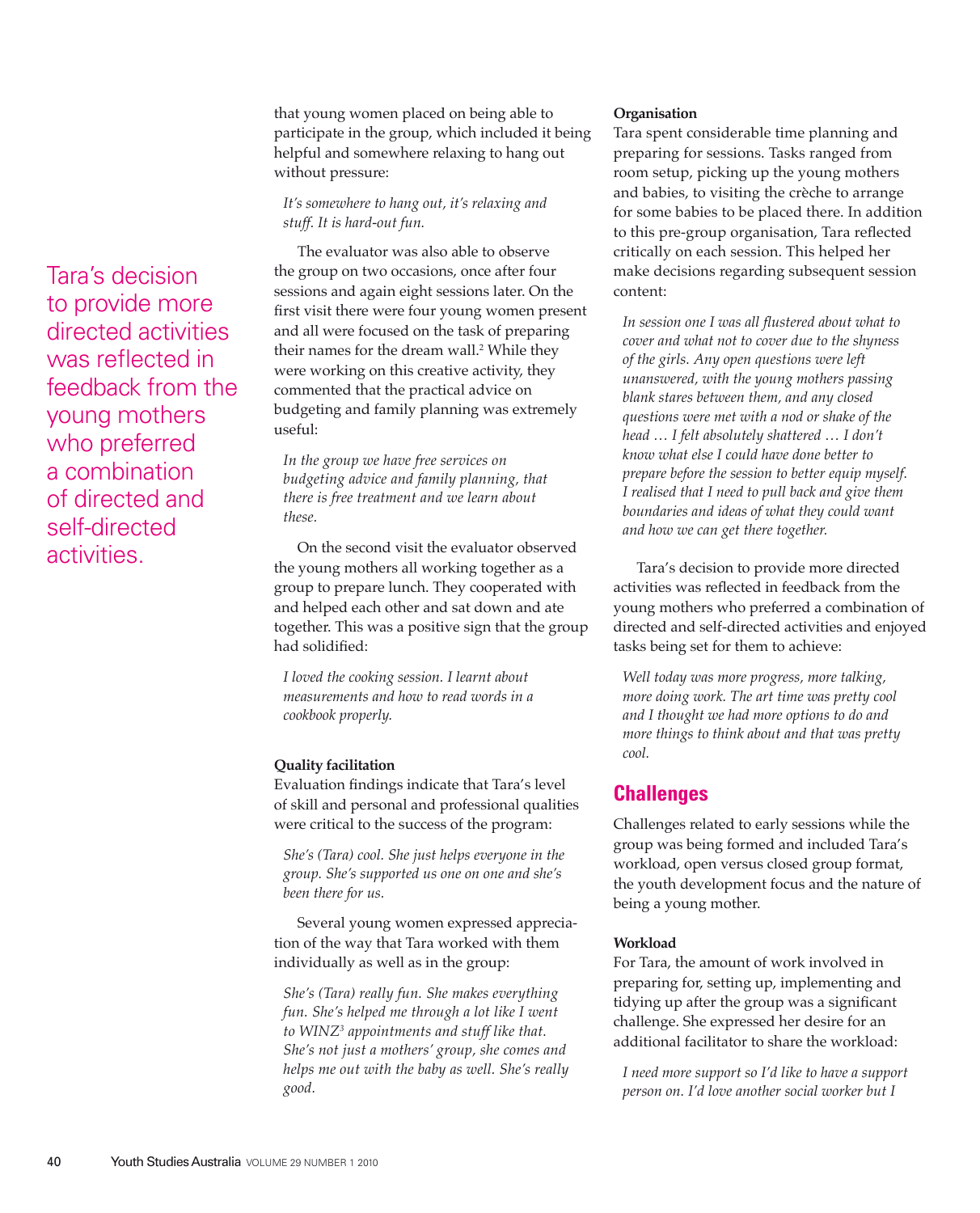*don't think that's going to happen, but another support person to help with the driving and to actually just be in the room to help.* 

## **Open versus closed group**

The program was implemented as an open group. However, on reflection, Tara found this challenging:

*The first group was an open group and that was hard, just trying to create a group formation like that is hard.* 

Tara commented that groups are now closed and that she was firm about that:

*We keep it closed and the girls like that … They are always half way through the group and have a couple more girls who want to join. I say it's a closed group; she can come next time, sorry.*

## **Forming the group and attention to group process**

There were initial challenges in forming the group due to the lower numbers attending the first session and the phasing in of new group members during subsequent sessions. Typically, feelings of apprehension, nervousness and shyness were expressed by the young mothers on starting the new group:

*Today I felt nervous of starting, and something else I would like to say is I think I am going to enjoy this program.* 

#### Youth development focus

Tara found the youth development focus more of a challenge than did the young women. She had planned for the group to be fully youth owned and controlled. In the first session it became apparent that the young women needed more direction from her:

*My program was designed to take in so fully the youth ownership and full control of the program that I hadn't developed a concise back-up plan if the young mothers decided that they wanted me to be the one in control and this was what these young mothers wanted from me. They wanted direction, not youth driven. They wanted answers, not more questions. I felt that we ended up both staring at each other going "What now?".*

Tara shared her insights from the first session with a view to her being able to reach these shy young women:

*I have realised that although young mothers want more control and responsibility … they are also just teenagers who don't have a clue about what to do in their life and how they are going to get anywhere.* 

#### **Being a young mother**

The nature of being a young mother has implications for parenting programs. The fact that young mothers are at a different stage developmentally to older mothers impacts on their parenting. Challenges experienced by Tara and TWP related to their need to understand the way in which young mothers behave and interact in the centre and with their babies:

*I think as time went on we kind of figured out what the challenges were … the girls in the crèche needed to know exactly what was going to happen when the girls come in and they also understand that teenage mums aren't like their other mums and that they'll come in three or four times before they'll even put their kids down and they probably won't let their kids stay there for the whole time so all of that and they assume that everything is accessible to them so they'll walk into the crèche and they'll change baby or they'll walk into one of these offices and start breastfeeding a child and they think it's okay and it is okay but it's taken a bit of adjustment for everybody. So that was quite challenging to start with and then they kind of settled in.* 

In summary, the strengths and challenges of developing and implementing the program show the complexities of working with young mothers. Flexibility has been a key factor in being able to meet individual and multiple group needs. Tara recognised the challenges early on, reflected on these and made changes as the group progressed.

# **Early successes**

This section presents evaluation findings relating to the short-term outcomes outlined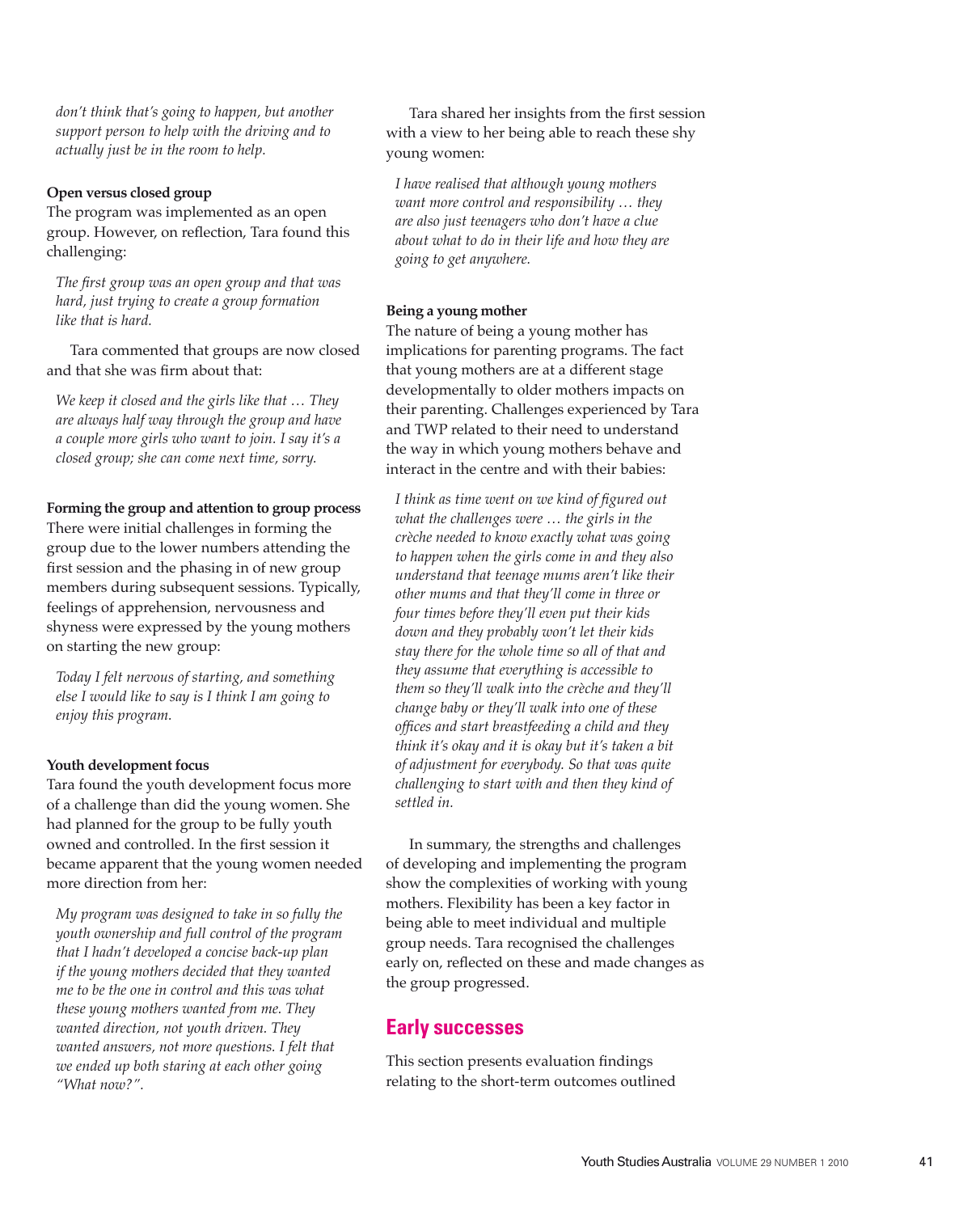in the logic model. Three outcomes focused on support for young mothers. One outcome relates to young mothers' increased ability to plan for the future and the other related to their increased awareness of self value.

## **Support**

The program has been successful in connecting young women to a group of peers in similar circumstances and introducing them to key community agencies and services, which has increased their confidence in approaching various services for support. Findings for each of the support outcomes are described below.

## **Increased networking**

Each of the young mothers considered that being connected socially to other young mothers was the most important aspect of the group. They looked forward to attending and some remained connected after the group finished:

*It's been really good just to meet new friends as well because I came up here and I didn't have any friends and I've made a lot of friends through the mothers' group and I still hang out with them and stuff, so that's really good and just knowing that there's support there if I needed it, with my son especially – my first child.*

# **Increased awareness of community support** Each young mother reported gaining better knowledge, skills and access to services in their communities as a result of their participation:

*We accessed support from Plunket4 , WINZ, the midwife and the IRD5 – they helped me draw up a budgeting plan and what would be available to me and helped me out with finances and talked about a weekly budget.* 

Tara also considered that community support for the young women had been achieved through their connection to a range of organisations and services:

*They know the budgeter… Same with Plunket. They know where they are, they know they can walk in and just talk to somebody. We had CADS6 come in, Alcohol & Drugs Services and she was really friendly, so that helps with the face of CADS, it being an approachable place.*

#### **Increased** ability for future planning

Tara described the dream concept as one of the most successful aspects of the group and considered this an important focus for the young mothers:

*I think the biggest thing is the dream concept … A lot of girls when they start, and in particular looking at that first group, either have dreams that are unattainable or they don't have dreams, and they have never thought about the concept of dreaming. You know … that progression from dreaming and the ability to dream and progressing that to aiming for those dreams and then that progression down again to goal setting.*

Each of the young mothers reported being able to explore options for the future. Some considered courses they could do for further training. However, most were adjusting to becoming mothers and wanted to wait until they were comfortable about childcare. Achieving more immediate goals was a priority for the young mothers. For example, important goals were learning how to manage financially, accessing appropriate and affordable housing and obtaining a driver's licence:

*I've been planning for the future and one of my goals was to get a house and I've had a Housing New Zealand appointment which is really positive and I am getting my own house. It was one of my goals. I've also got my licence and I am saving up for a car – it all happened because of the group. Tara [the facilitator] came with me to the group.* 

#### **Increased awareness of self value**

Most young mothers reported increased confidence in their ability to manage their lives and their babies, access services, communicate their needs and take steps towards a positive future. Tara observed changes in the young mothers' confidence:

*I saw a lot of confidence to actually do things. Confidence to get to WINZ to get on the right benefit, confidence on what they're doing, the right kind of parenting and feeling able to ask for help when they knew they needed to do work on something. I think confidence is another big one.*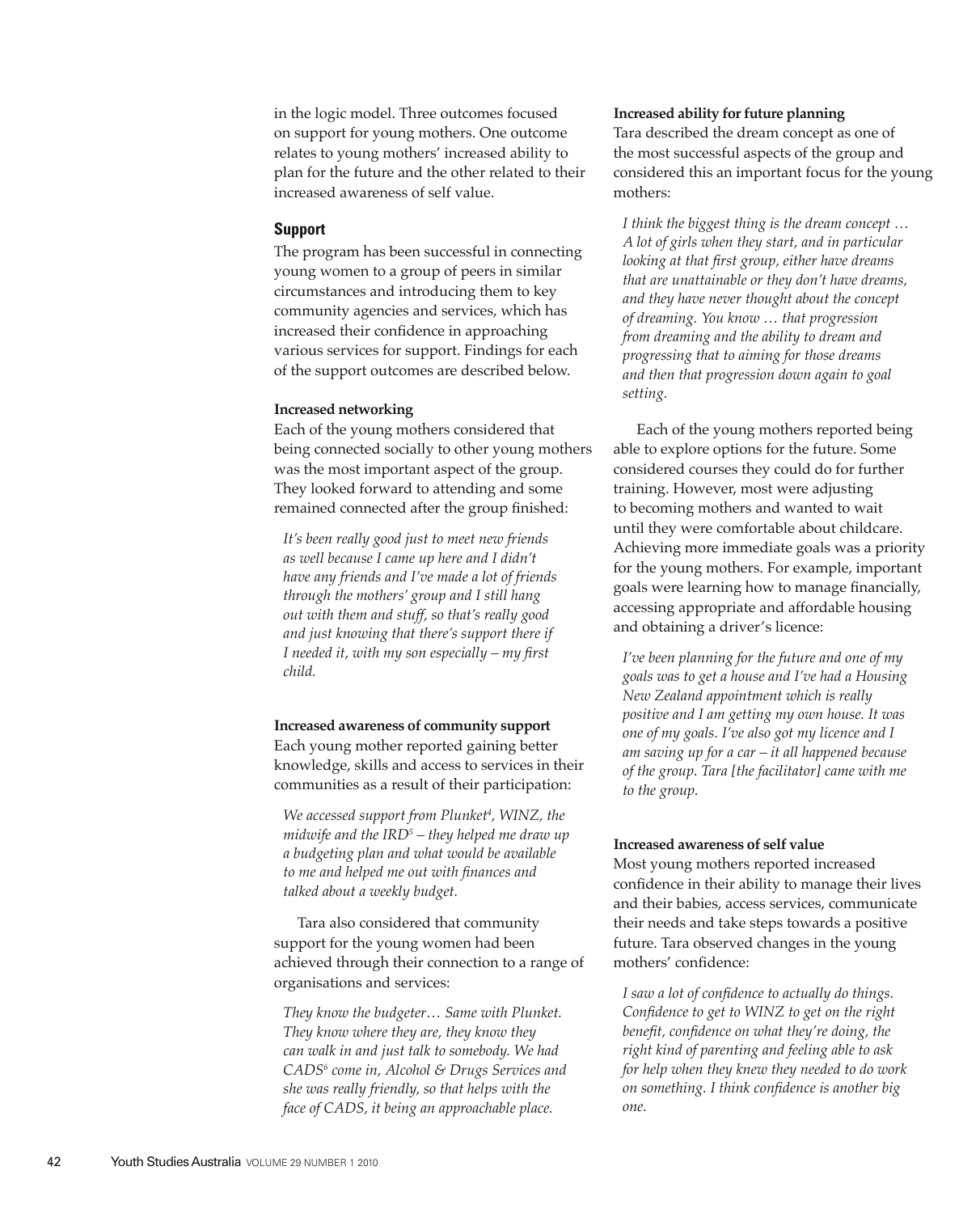# **Where to from here?**

Since the first group, an additional three groups have been implemented at TWP. Tara has incorporated the lessons learnt from Group One, which has led to changes in the way groups are established and implemented. These include addressing the self-directed and directed focus, undertaking more individually focused social work, mentoring as needed and selecting young mothers for the groups.

By the end of October 2008, considerable progress had been made in the development and implementation of the program. To date 38 young mothers have participated. There is evidence that the program is well placed to achieve the short-term outcomes specified in the logic model (Figure 1). For example, it can be argued that as a result of their participation in the program there is already increased social support, community service and agency support for young mothers. These are key protective factors. This is a significant outcome, which could be reasonably expected to lead to the achievement of medium-term outcomes, such as young mothers creating a personal and sustainable network of support. Thus policy and practice that increase young mothers' access to supportive relationships and practical support are needed. The program warrants further evaluation and follow-up regarding the achievement of medium- and longer term outcomes.

### **Notes**

1. The Pou represents a place that the young mothers can call their own. The origins of the Pou are based in Te Ao Māori (Māori world view) – Pou are traditionally found within Wharenui on marae (the meetinghouse on sacred ground), and tell a story of the people's ancestry. This program's Pou is material in form and was designed by the whanau (family) of the program coordinator as a gift for the young mothers who take part in the program. There are four main images on this Pou that depict the stories of four wahine (women) within Maori traditional history – Papatuanuku (mother earth), Hine Ahu One (daughter of the dust/ the first woman), Hine Ti Tama (daughter of the dawn/daughter of Hine Ahu One) and Hine

Nui Te Po (daughter of the night/Hine Ti Tama transformed). These wahine resemble the first female entities: first motherhood; first relationship between mother and child; and strength, courage, disaster, despair, endurance and beauty. They are examples within Māori culture of dedication and motivation to be all one can be – as women and as mothers. Hanging alongside this Pou is a second Pou with images drawn by each group that has attended our program. This second Pou is a space where the young mothers can place their own mark and say, "I am here. I belong here. I am proud to be here". 2. One element within the program is "future visions". It is not only a subject covered in goal setting and career planning or similar, but also an activity termed "dreaming". Young mothers are often so wrapped up in the day-to-day needs of living that they forget to dream. The dream board is a space where they can physically place their dreams – in images, words, colours or statements. All inhibitions are dropped, all barriers fall and all presumptions are forgotten. The young mothers are encouraged to dream big and they are supported to create anything they desire to display on their dream board. This sets the tone of all sessions, no barriers, anything is possible, one step at a time.

3. Work and Income (WINZ) is a New Zealand Government agency that provides financial assistance and employment services throughout New Zealand (Work and Income New Zealand nd).

4. "Plunket is a national not-for-profit organisation, community-owned and governed." It provides a "professional well child and family/ whānau [family-centred] service" and is "committed to providing universal access to services for all children and families regardless of ethnicity, location or ability to pay" (Plunket nd). 5. Inland Revenue (IRD) is the New Zealand Government's department that collects "most of the revenue that government needs to fund its programmes". It also administers a number of social support programs (Inland Revenue 2009). 6. Community Alcohol & Drug Services, Auckland (CAD), offers "free services, funded through the Waitemata District Health Board, to anybody in the Auckland region wanting to talk about an alcohol or drug-related question, issue or problem" (Waitemata District Health Board 2004).

Each of the young mothers considered that being connected socially to other young mothers was the most important aspect of the group.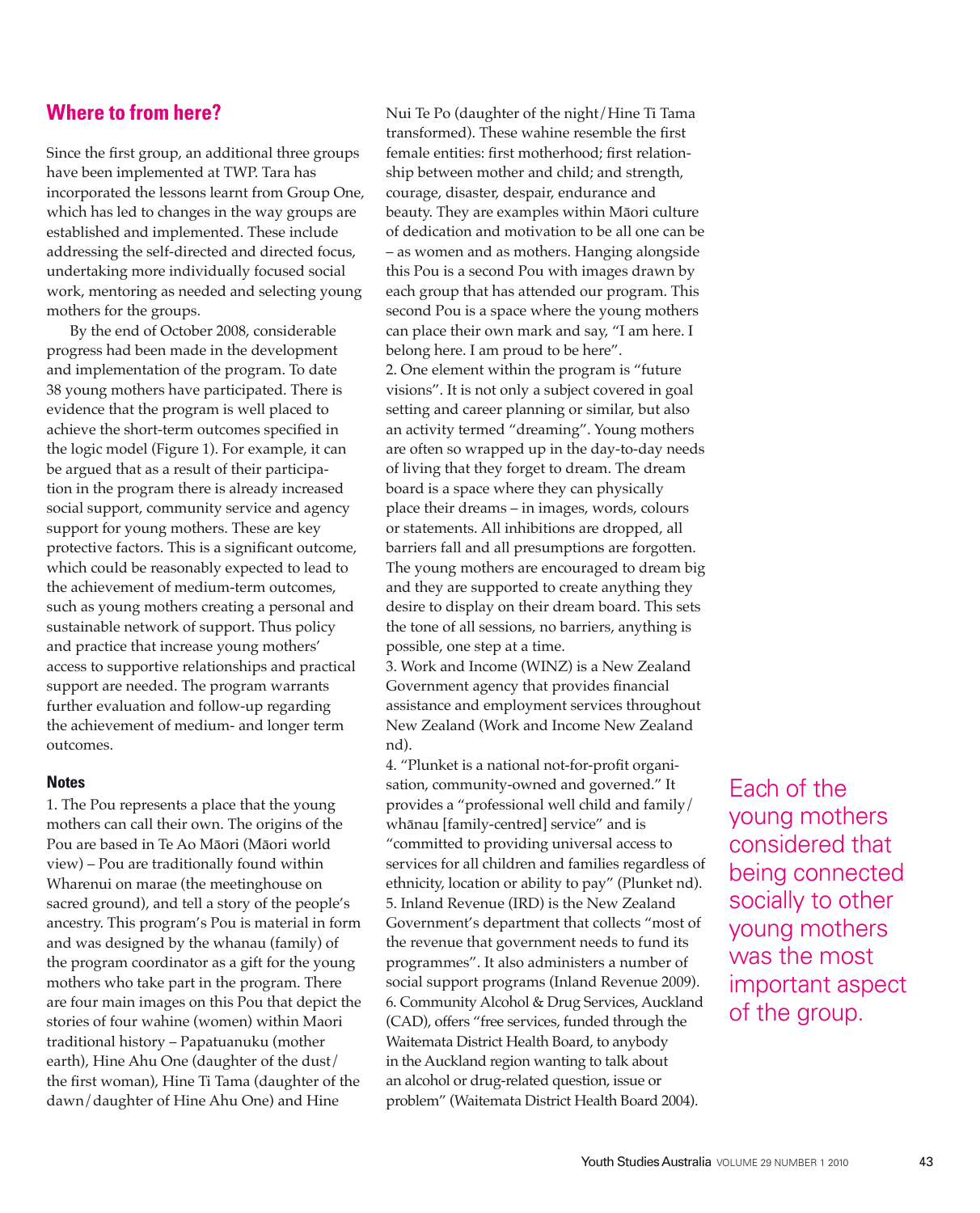# **AUTHORS**

**Pauline Dickinson** is a researcher at the Centre for Social Health Outcomes Research and Evaluation, Massey University, Auckland. Her PhD in Community Health involved the development, implementation and evaluation of a support group program for young people experiencing change, loss and transition.

**Tara Joe** is the Young Mums Programme Coordinator based at Te Waipuna Puawai, Auckland. Her qualification is a Masters of Social Work (Applied) and she has worked extensively with youth, including serious youth offenders and at-risk young women, in a variety of programs and youth voice projects.

# **References**

- Adams, R., Dominelli, L. & Payne, M. 1998, 'Towards a critical understanding of social work', in *Social work: Themes, issues and critical debates*, eds R. Adams, L. Dominelli & M. Payne, Macmillan, Basingstoke.
- Baldwin, C. 1997, 'Family systems and the single client', *The Family Journal: Counseling and Therapy for Couples and Families*, v.5, n.3, pp.254-56.
- Braun, V. & Clarke, V. 2006, 'Using thematic analysis in psychology', *Qualitative Research in Psychology*, v.3, pp.77-101.
- Burke, B. & Dalrymple, J. 1998, 'Intervention and empowerment', in *Social work: Themes, issues and critical debates*, eds R. Adams, L. Dominelli & M. Payne, Macmillan, Basingstoke.
- Butler, A.C., Chapman, J.E., Forman, E.M. & Beck, A.T. 2006, 'The empirical status of cognitive-behavioural therapy: A review of meta-analyses', *Clinical Psychology Review*, v.26, pp.17-31.
- Cherrington, J. & Breheny, M. 2005, 'Politicizing dominant discursive constructions about teenage pregnancy: Re-locating the subject as social', *Health: An Introductory Journal for the Social Study of Health, Illness and Medicine*, v.9, n.1, pp.89-111.
- Clemmens, D. 2003, 'Adolescent motherhood: A metasynthesis of qualitative studies', *MCN – American Journal of Maternal Child Nursing*, v.28, March/April, pp.93-99.
- Cousins, J. & Whitmore, E. 1998, 'Framing participatory evaluation', in *Understanding and practicing participatory evaluation: New directions for evaluation, No. 80,* ed. E. Whitmore, Jossey-Bass, San Francisco. Davidson, E.J. 2005, *Evaluation methodology basics: The*
- *nuts and bolts of sound evaluation*, Sage, Thousand Oaks.
- Dickinson, P. 2008, 'Process and outcome evaluation of the Te Waipuna Puawai young mothers support group pilot project'*,* unpublished report, SHORE, Massey University, Auckland.
- Dominelli, L. 1998, 'Anti-oppressive practice', in *Social work: Themes, issues and critical debates*, eds R. Adams,
- L. Dominelli & M. Payne, Macmillan, Basingstoke. Fraser, S. 2007, 'The role of support in the lives of adolescent mothers: A research report', Masters degree report, Massey University, Auckland, viewed 8 February 2010, <www.awc.org.nz/ userfiles/16\_1175048644.pdf>.
- Funk, C. 2002, 'Fostering resilience: A group intervention to enhance protective factors and reduce risks for adolescent parents', *Envision: The Manitoba Journal of Child Welfare*, v.1, n.2, pp.34-42.
- Inland Revenue 2009, *About us*, viewed 29 January 2010, <http://www.ird.govt.nz/aboutir/>.

Julian, D.A. 2005, 'Enhancing quality of practice through theory of change-based evaluation: Science or practice?', *American Journal of Community Psychology*, v.35, n.3/4, pp.159-68.

- Kulkarni, S. 2007, 'Romance narrative, feminine ideals, and developmental detours for young mothers', *Affilia*, v.22, n.9, pp.9-22.
- McDonell, J.R., Limber, S.P. & Connor-Godbey, J. 2007, 'Pathways Teen Mother Support Project: Longitudinal findings', *Children and Youth Services Review*, v.29, pp.840-55.
- McKegg, K. 2006, *Intervention logic a tool for demonstrating and understanding results,* The Knowledge Institute Ltd., New Zealand.
- Ministry of Youth Affairs 2002, '*Youth development literature review: Building strengths*', Ministry of Youth Affairs, Wellington.
- Payne, M. 1997, *Modern social work theory: A critical introduction*, Palgrave, New York.
- 1998, 'Working with voluntary and community sectors', in *Social work: Themes, issues and critical debates*, eds R. Adams, L. Dominelli & M. Payne, Macmillan, Basingstoke.
- Plunket nd, *About us*, viewed 29 January 2010, <http://www.plunket.org.nz/about-us>.
- Te Waipuna Puawai Mercy Oasis 2007, *Make a difference, here and* now, viewed 29 January 2010, <http://www.twp.org.nz/>.
- Waitemata District Health Board 2004, *When you're ready*, Waitemata District Health Board, Auckland, viewed 8 February 2010, <http://www.cads.org.nz/ Counselling.asp>.
- Work and Income New Zealand nd, *About work and income*, viewed 29 January 2010, <http://www.workandincome.govt.nz/about-work-and-income/>.